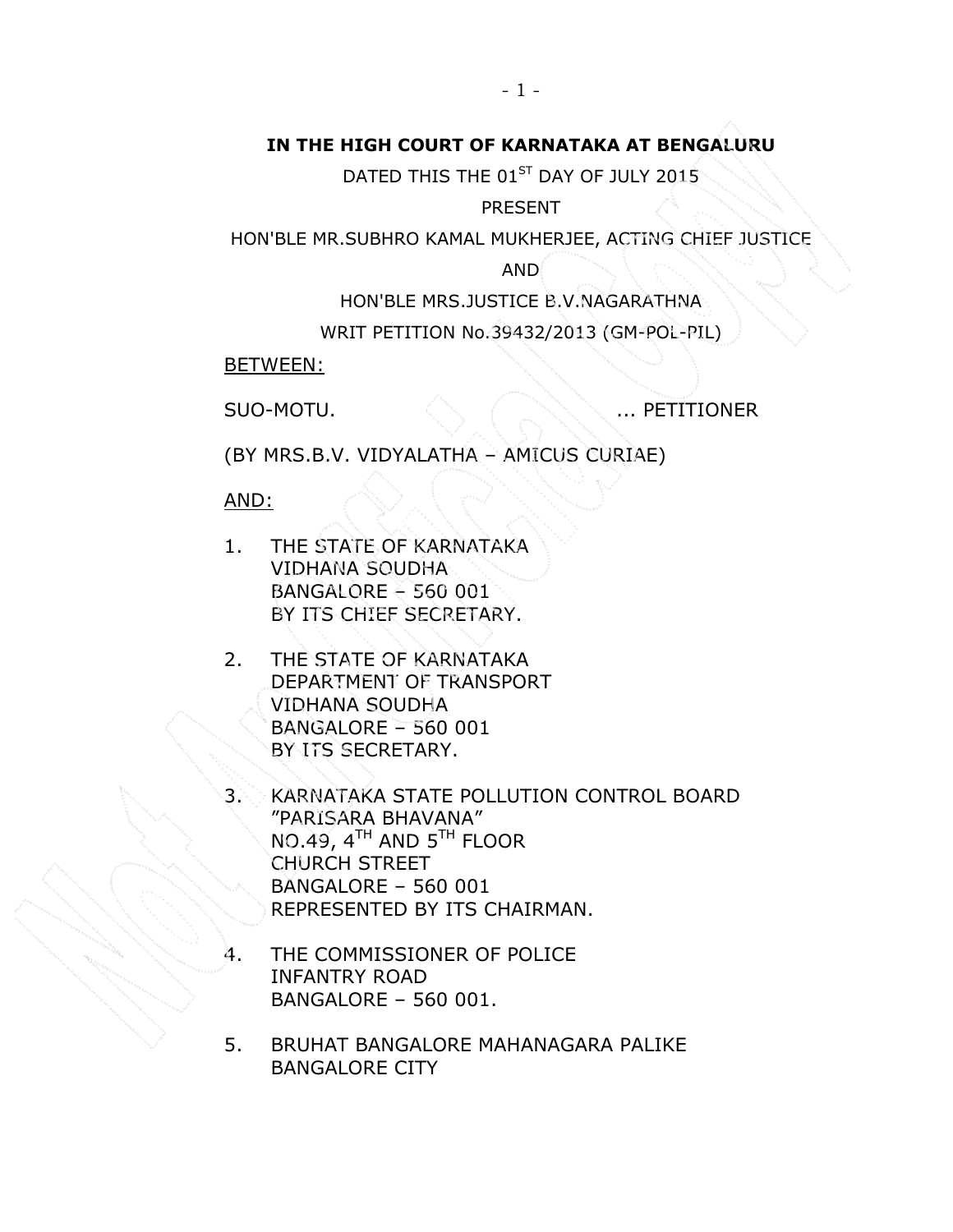BANGALORE – 560 002. BY TIS COMMISSIONER.

- 6. CENTRAL POLLUTION CONTROL BOARD PARIVESH BHAVAN EAST ARJUN NAGAR SHAHADARA NAGAR DELHI – 110 032 BY ITS MEMBER SECRETARY.
- 7. KARNATAKA STATE ROAD TRANSPORT CORPORATION BY ITS MANAGING DIRECTOR CENTRAL OFFICES K.H. ROAD, SHANTHINAGAR BANGALORE – 560 027.
- 8. BANGALORE METROPOLITAN TRANSPORT CORPORATION BY ITS MANAGING DIRECTOR CENTRAL OFFICES K.H. ROAD, SHANTHINAGAR BANGALORE – 560 027. ... ... RESPONDENTS

(BY SRI D. NAGARAJ, AGA FOR R1, R2 & R4; SRI GURURAJ JOSHI, ADVOCATE FOR R3; SRI K.V. NARASIMHAN, ADVOCATE FOR R5; SRI PUTTIGE R. RAMESH, ADVOCATE FOR R6; SRI P.D. SURANA, ADVOCATE FOR R7 & R8)

THIS WRIT PETITION IS FILED UNDER ARTICLES 226 AND 227 OF THE CONSTITUTION OF INDIA PRAYING TO TAKE THE FACT WITH REGARD TO 'HORN NOT OK PLEASE' AS PUBLISHED IN THE NEWS PAPER 'THE HINDU' DATED 29.08.2013, AS SUO-MOTU FOR NECESSARY ORDERS.

 THIS WRIT PETITION COMING ON FOR ORDERS THIS DAY, ACTING CHIEF JUSTICE MADE THE FOLLOWING: